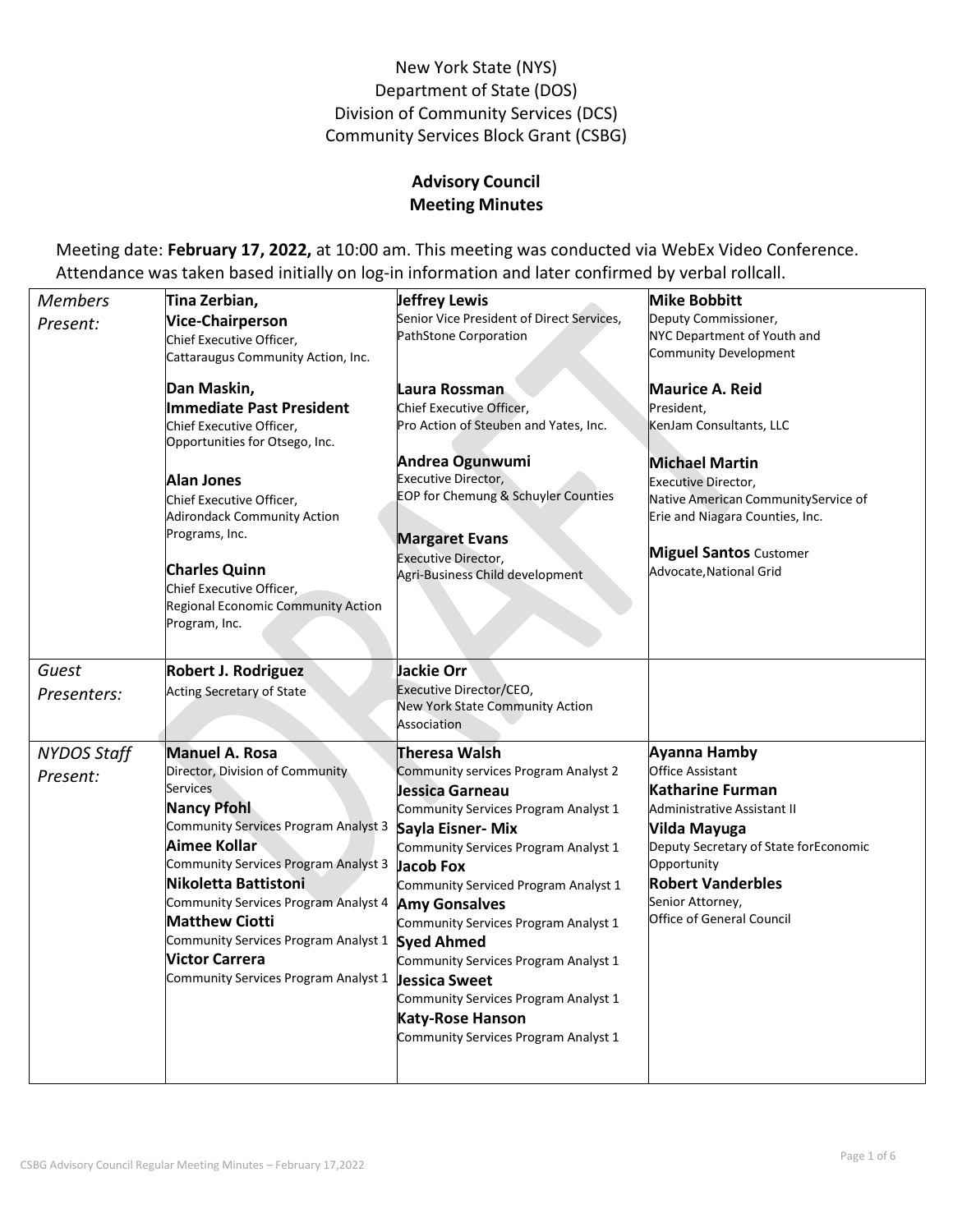| Executive       | <b>Amy Turner</b>                                                | Jeannette Spaulding                                            | <b>Renee Hungerford</b>                                                      |
|-----------------|------------------------------------------------------------------|----------------------------------------------------------------|------------------------------------------------------------------------------|
| Directors or    | Executive Director,                                              | Executive Director,                                            | Executive Director,                                                          |
| Agency          | Mohawk Valley Community Action<br>Agency, Inc                    | Schoharie County Community Action<br>Program, Inc.             | Community Action Agency of Orleans<br>and Genesee, Inc.                      |
| Representatives |                                                                  |                                                                |                                                                              |
|                 | <b>Carolyn Brown</b>                                             | <b>Laurie Piccolo</b>                                          | <b>Rosemary Shader</b>                                                       |
|                 | Executive Director,                                              | Executive Director,                                            | Executive Director,                                                          |
|                 | People's Equal Action and Community                              | Cayuga/Seneca Community Action                                 | Wyoming County Community Action,                                             |
|                 | Effort, Inc.                                                     | Agency, Inc.                                                   | Inc.                                                                         |
|                 |                                                                  | <b>Jerome Underwood</b>                                        | <b>Marie Montgomery</b>                                                      |
|                 | <b>Cherly Cohen</b><br>Regional Economic Community Action        | President/CEO,                                                 | Deputy Director,                                                             |
|                 | Program, Inc.                                                    | Action for a Better Community, Inc.                            | Cayuga/Seneca Community ActionAgency,<br>Inc.                                |
|                 | <b>Danielle Cornwell</b>                                         | <b>Suzanne Shears</b>                                          |                                                                              |
|                 | Cayuga Seneca Community Action                                   | Chief Executive Officer,                                       | <b>Mary Randall</b>                                                          |
|                 | program, Inc.                                                    | Niagara Community action Program, Inc.                         | Director, Grants & Programs,<br>PathStone Corporation                        |
|                 | Deidra Zaleski                                                   | <b>Danielle Harrington</b>                                     |                                                                              |
|                 | Community Action Organization of                                 | Interim Executive Director,                                    | <b>Nancy Warnock</b>                                                         |
|                 | Western New York, Inc.                                           | Tompkins Community Action, Inc.                                | Director of Career and Family Services,                                      |
|                 |                                                                  |                                                                | <b>Washington County Economic</b><br>OpportunityCouncil, Inc.                |
|                 | <b>Glenda Abby</b>                                               | <b>Michele McKeon</b>                                          |                                                                              |
|                 | Tompkins Community Action, Inc.                                  | Chief Operating Officer,<br>Regional Economic Community Action | <b>Nicole Laurin</b>                                                         |
|                 |                                                                  | Program, Inc.                                                  | <b>Executive Director,</b>                                                   |
|                 | <b>Grizelle Garcia</b>                                           |                                                                | Joint Council for Economic Opportunity                                       |
|                 | Regional Economic Community Action                               | <b>Scott Mathys</b>                                            | ofClinton and Franklin Counties, Inc.                                        |
|                 | Program, Inc.                                                    | Chief Executive Officer,                                       |                                                                              |
|                 | Lisa Goodrow                                                     | Lewis County Opportunities, Inc.                               | <b>Eric Poulson</b>                                                          |
|                 | Community Outreach Program Director                              |                                                                | Acting Executive Director,                                                   |
|                 | Joint Council for Economic Opportunity                           | <b>Elizabeth Spira</b>                                         | Economic Opportunity Commission of<br>NassauCounty, Inc.                     |
|                 | of Clinton and Franklin Counties                                 | Chief Executive Officer,                                       |                                                                              |
|                 |                                                                  | Community Action Partnership for Dutchess                      | <b>Justina Farris</b>                                                        |
|                 | Patricia Lloyd                                                   | County, Inc.                                                   | Finance Director,                                                            |
|                 | Chief Operating Officer,                                         | <b>Emily Fagle</b>                                             | Schoharie County Community                                                   |
|                 | Action for a Better Community, Inc.                              | Finance Director,                                              | ActionProgram, inc.                                                          |
|                 |                                                                  | <b>Washington County Economic Opportunity</b>                  |                                                                              |
|                 |                                                                  | Council, Inc.                                                  | <b>Kiron Dawkins</b>                                                         |
|                 | <b>Melinda Gault</b>                                             |                                                                | Interim Chief Executive Officer,<br><b>Westchester Community Opportunity</b> |
|                 | Chief Executive Officer,<br>Community Action Planning Council of | <b>Samuel Rowser</b>                                           | Program, Inc.                                                                |
|                 | Jefferson County                                                 | <b>Executive Director,</b>                                     |                                                                              |
|                 |                                                                  | On Point for College, Inc.                                     | <b>Daniel Bonnet</b>                                                         |
|                 | Douglas Blancero                                                 |                                                                | <b>Westchester Community Opportunity</b>                                     |
|                 | <b>Executive Director,</b>                                       |                                                                | Program, Inc.                                                                |
|                 | <b>Ulster County Community Action</b>                            |                                                                |                                                                              |
|                 | Committee, Inc.                                                  |                                                                | <b>Shay Castillo</b>                                                         |
|                 |                                                                  |                                                                | <b>Westchester Community Opportunity</b>                                     |
|                 |                                                                  |                                                                | Program, Inc.                                                                |
|                 |                                                                  |                                                                |                                                                              |
|                 |                                                                  |                                                                |                                                                              |
|                 |                                                                  |                                                                |                                                                              |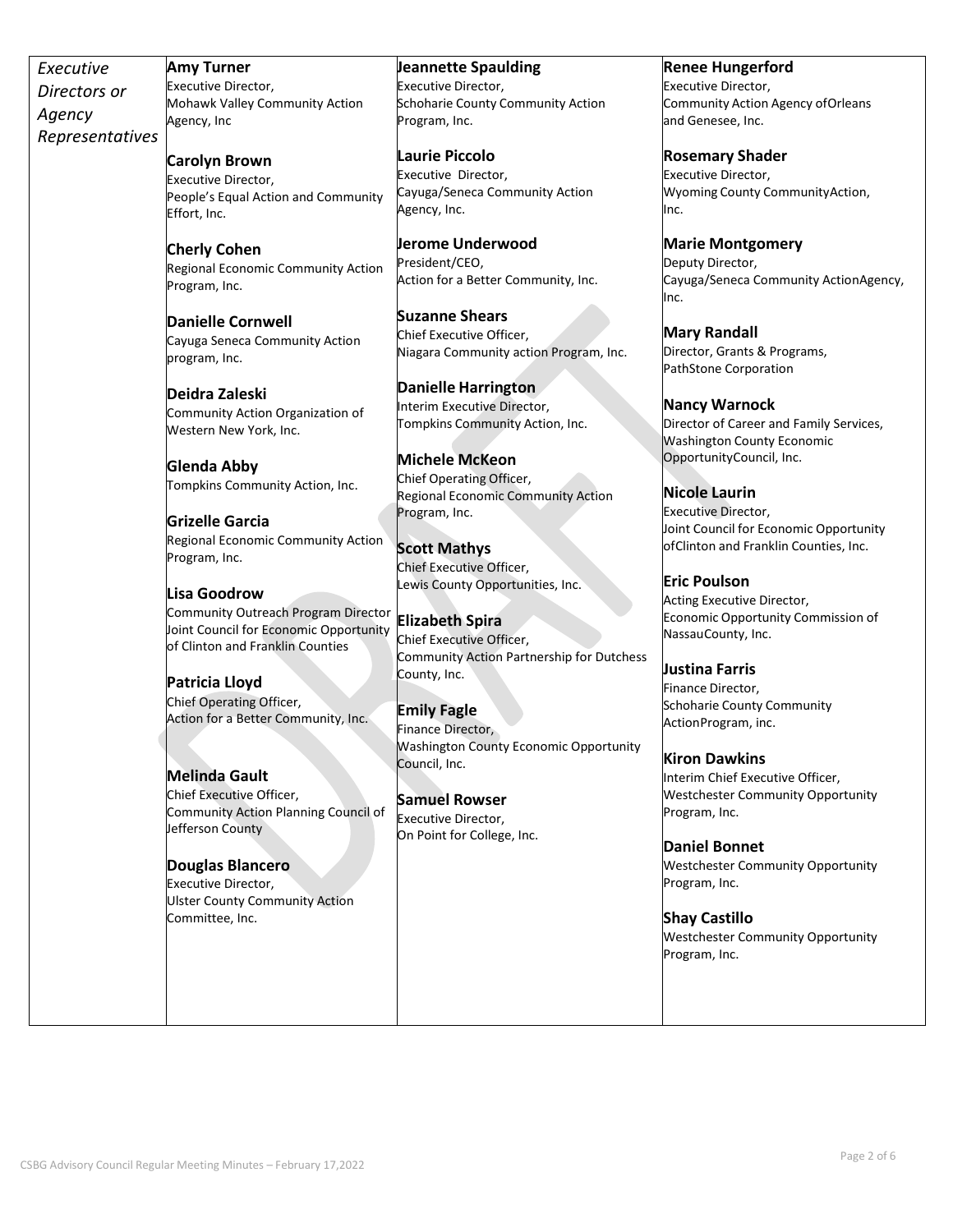Attendance: Total of 12 of 17 CSBG Advisory Council members in attendance, a quorum was established at 10:06 am.

# **Welcome – Tina Zerbian, First Vice-Chairperson**

Tina Zerbian, Community Services Block Grant (CSBG) Advisory Council First Vice-Chairperson opened the meeting at 10:06 am and welcomed the members and guests joining the meeting of the CSBG Advisory Council. She requested a change be made to the CSBG Advisory Council meeting minutes, from October 27, 2021, correcting Tina Zerbian (herself) as Vice-Chair, and Dan Maskin as Immediate Past President. A motion was made by Charles Quinn (Chief Executive Officer, Regional Economic Community Action Program, Inc.) to make the change and accept the minutes of the October 27, 2021, Advisory Council meeting. The motion was seconded by Alan Jones (Chief Executive Officer, Adirondack Community Action Programs, Inc.). Motion was carried. Tina Zerbian introduced Vilda Mayuga (Deputy Secretary of State for Economic Opportunity).

# **Vilda Mayuga, Deputy Secretary of State for Economic Opportunity**

Vilda Mayuga thanked everyone for their time. She announced what a pleasure it has been working with such a dedicated network. She informed the Council that she has accepted a position with New York City Mayor Adams' Administration. As of March 1, 2022, she will be the Commissioner of the Department of Consumer and Worker Protection. Vilda thanked the Community Action Agencies for their commitment to improve the lives of the economically challenged families of New York State.

# **Tina Zerbian – First Vice-Chairperson**

Tina Zerbian thanked Deputy Secretary Mayuga for her support and wished her the best of luck in her new role as the Commissioner of the Department of Consumer and Worker Protection. Tina Zerbian introduced Manuel A. Rosa, Director, Division of Community Services, for updates from the Division.

# **Manuel A. Rosa, Director, Division of Community Services (DCS)**

Manuel Rosa thanked Deputy Secretary Mayuga for all the guidance and support she has given to the NYS CSBG Network. He stated she has been a tremendous asset to the network and expressed his gratitude for everything that she has done for the network.

Mr. Rosa thanked Jackie Orr (Executive Director/CEO, New York State Community Action Association) and the other Executive Directors for participating in the Monitoring Workgroup. The workgroup has taken on the task of evaluating how DCS monitors the Community Action Agencies (CAAs) regarding CSBG compliance and ways to strengthen a collaborative approach. He thanked the previous Triennial Review for Accountability and Compliance with Standards (TRACS) workgroup for their efforts to revise the tool, seeking to reduce redundancies. Overall, the workgroup has provided positive feedback and guidance. Mr. Rosa stated that DCS has scheduled a meeting with the National Association for State Community Services Programs (NASCSP) for consultation to identify best practices regarding monitoring.

Mr. Rosa thanked the Executive Directors for participating on a variety of discussions including Racial Equity, Fatherhood, and Volunteer Engagement. He stated that the discussions will help shape the initiatives included in the NYS CSBG State Plan. DCS will use 2022 as a planning year with the intent to carry out the initiatives in 2023. He referenced the Continuing Resolution (CR), the House of Representatives passed, however, will need to be approved by the US Senate and the President. The current CR funds the government until March 11, 2022. DCS has received no additional information. Mr. Rosa stated DCS has been working to amend CARES Work Plans to ensure funds are spent by September 30, 2022.

Mr. Rosa stated there will be training in May or June 2022 on any changes to the 2023 contract.

#### **Tina Zerbian – First Vice Chairperson**

Tina Zerbian thanked Mr. Rosa for his report and stated that there will be time for questions for him at the end of the meeting. Tina Zerbian welcomed and introduced the Acting Secretary of State, Robert Rodriguez.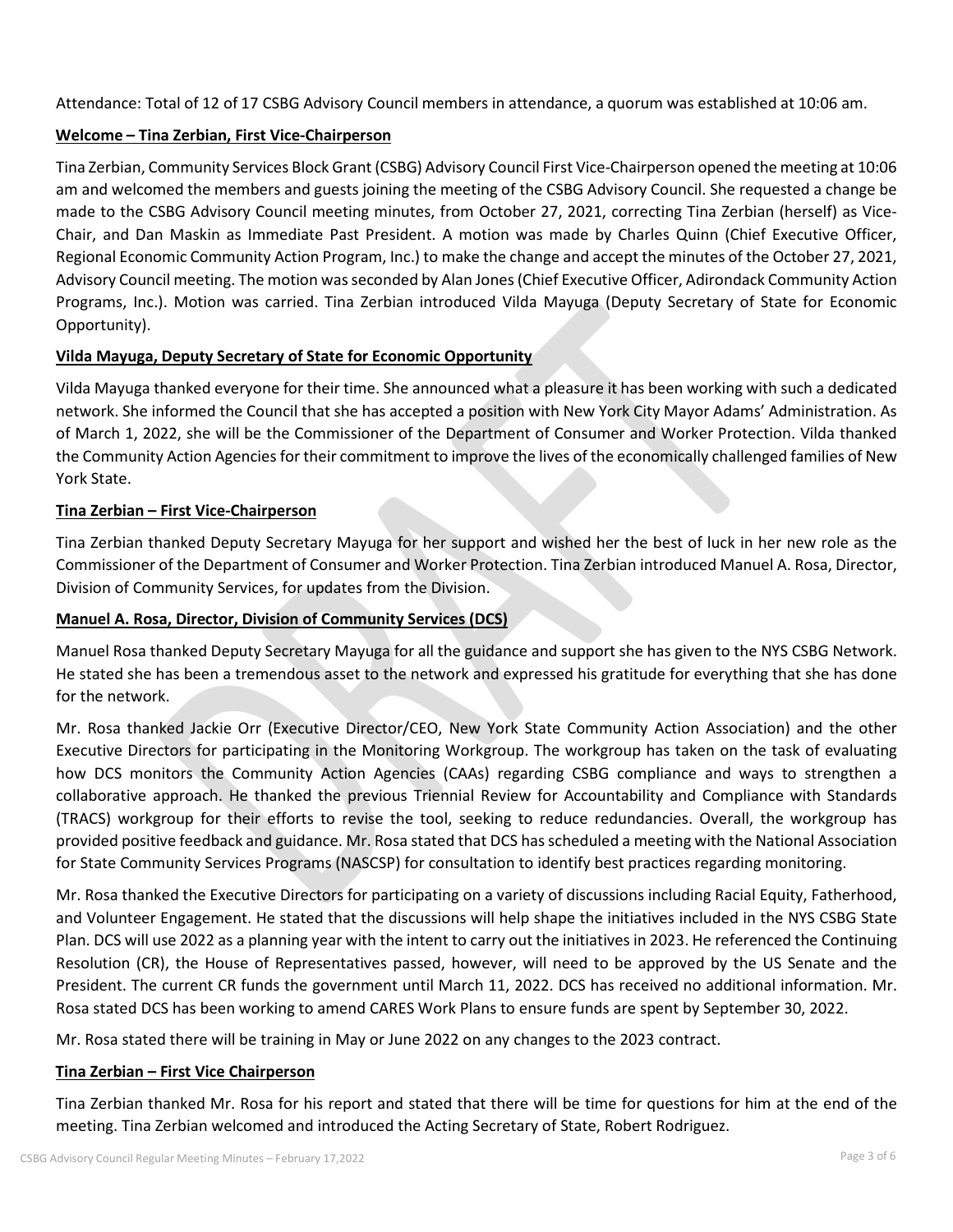# **Robert Rodriguez, Acting Secretary of State**

Secretary Rodriguez thanked the network and staff and stated how he is looking forward to learning more about the Division of Community Services (DCS) and the work of the CSBG Network. He noted that he was recently appointed as Acting Secretary of State, by Governor Hochul, and is interested in the programs that support communities across the State. Secretary Rodriguez acknowledged the work of Vilda Mayuga and Manuel Rosa, and the rest of the DCS staff that collaborates with the CSBG Network.

Secretary Rodriguez stated he previously served as a member of the NYS Assembly, representing East Harlem and prior to that he worked with the local Community Board. He stated that his focus in the Legislature has been on affordable housing, preserving public housing, and making sure that there are community-based development projects that hire people from the community. He is honored to serve constituents in a different way and has a vision of bringing the work that is done to revitalizing the communities through empowering people and strengthening the workforce.

He stated he has over 15 years of experience in public finance that allows him to find creative solutions to building community infrastructure without an adverse impact to the taxpayers. He is looking forward to working with everyone in the Network, and one of the priorities is to keep the residents of the communities economically stable.

The pandemic has created various challenges for the network and the current budget is focused on investing in the future, breaking down barriers that keep residents stagnant, and enhancing workforce development. Secretary Rodriguez spoke about the many economic hardships resulting from the pandemic and the eviction moratorium that must be addressed in the budget and providing services to those facing eviction. He stated families need continued support. Secretary Rodriguez spoke of the Emergency Rental Assistance Program (ERAP) and the Homeowner's Assistance Program.

He noted there is a diverse representation across the State represented on the Advisory Council, and stated he looks forward to working with the Council to create a road map to better serve the communities and utilize the State's resources.

### **Tina Zerbian – First Vice-Chairperson**

Tina Zerbian thanked Secretary Rodriguez for his remarks and stated how the network is excited to work with him and his office moving forward. Mr. Rosa thanked Secretary Rodriguez and acknowledged his eagerness to work with the network. Ms. Zerbian introduced Aimee Kollar to speak about the CSBG Annual Report.

#### **Aimee Kollar, Associate Director of Contract Processing, DCS Administrative Review Unit**

Aimee Kollar presented an overview of the CSBG Annual Report.

- The CSBG Annual Report is submitted to the US Department of Health and Human Services (HHS), Office of Community Services (OCS) on an annual basis, usually at the end of March. DCS submits the Annual Report to fulfill the requirements of the CSBG Act. The Annual Report captures the outcomes of services provided by the CSBG Network. The result of the Annual Report is analyzed, by HHS, to manage and improve results across the Nation. The Annual Report consists of four modules.
- Module 1 has nine sections completed by DCS. DCS reports information on the State administration of funds to the CSBG Eligible Entities; use of discretionary funds for training and technical assistance; and, the CSBG Network's progress towards meeting the Organizational Standards and implementation of Results Oriented Management and Accountability (ROMA). A description of sections A through I was provided and reviewed by Aimee Kollar.
- Module 2 is completed by the Eligible Entities and is due to DCS on March 8, 2022. This module has three sections, which report expenditures, Capacity Building, and allocation of resources.
- Module 3 is intended to gather information on the implementation of strategies and results achieved for communities where low-income individuals live. Eligible Entities can capture this information from their CSBG Community Action Plan (workplan). This module is currently optional, however there is a possibility it will be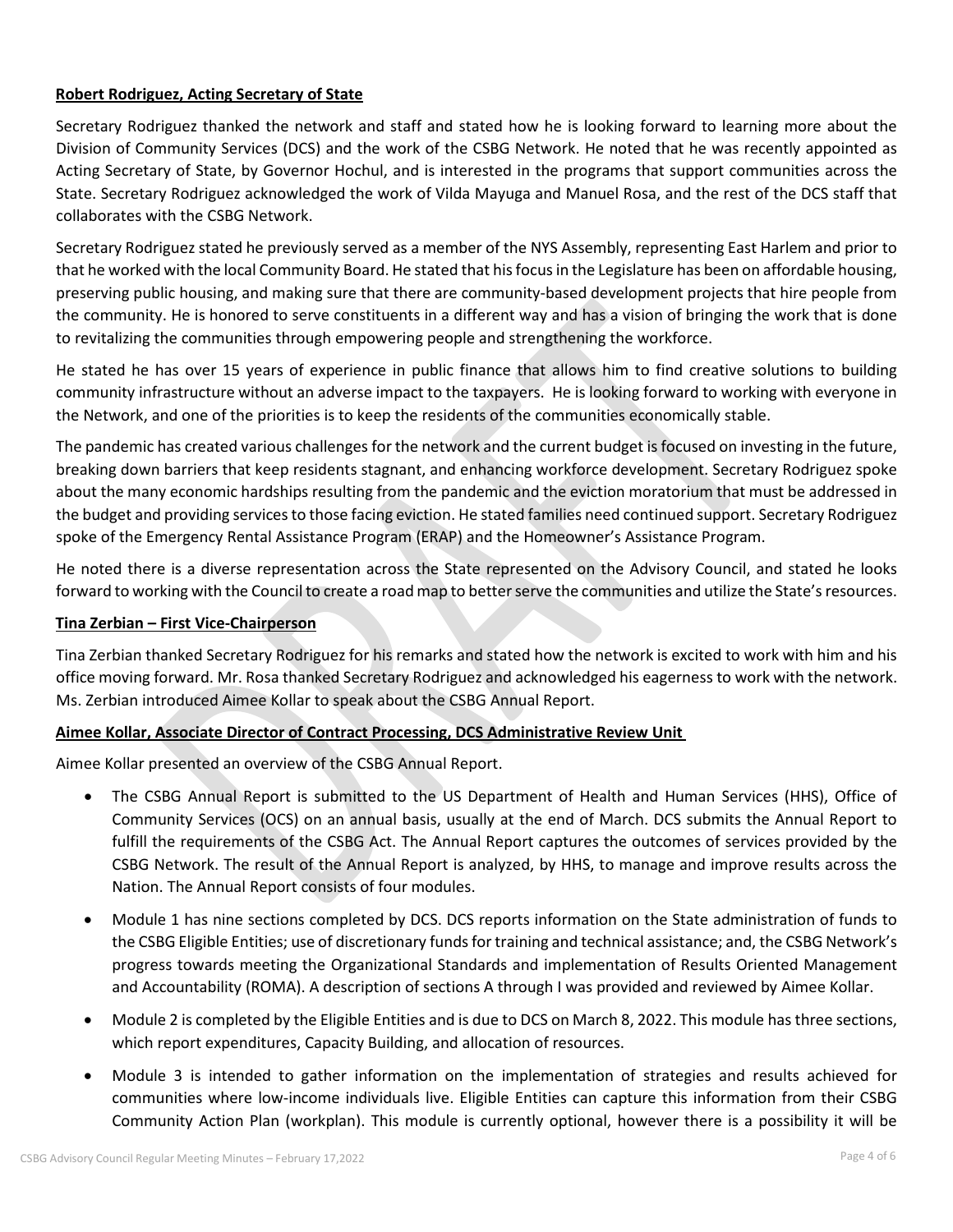required in the future.

- Module 4 has three sections and completed by the Eligible Entities and is due to DCS on March 8, 2022. This module captures information on services provided to individuals and families, demographic characteristics of the persons served, and the results achieved for persons with low-income. This module reports the Individual & National Performance Indicators, Individual & Family Services, and the demographics.
- Aimee Kollar noted there is a CARES Supplemental Report, which is a modified version of the Annual Report.

### **Tina Zerbian – First Vice-Chairperson**

Tina Zerbian thanked Aimee Kollar for her presentation and asked the attendeesif there were any questions on the Annual Report or if there were any questions for Manuel Rosa on his report. No questions or comments were received. Tina thanked the Department of State for the presentations and wanted to note, as a member of the Monitoring Workgroup, "it is empowering to know that we have a voice and thanks to the Department of State for all they are doing." She introduced Jackie Orr, Executive Director/CEO of New York State Community Action Association (NYSCAA).

## **Jackie Orr – Executive Director/CEO, New York State Community Action Association**

Jackie Orr thanked Tina Zerbian, expressing her appreciation for having the opportunity to give a NYSCAA update. Jackie thanked Aimee Kollar on her overview of the Annual Report, as it is important for the Community Action Agencies to understand that reporting is critical for the Network. Jackie commented that the participation and the feedback from the Monitoring Workgroup has been important and empowering toward progress and building the partnership.

Jackie stated NYSCAA has several courses as a part of NYSCAA Learn, for Community Action Agencies, staff, board members, and volunteers. There are over 1900 NYSCAA Learn users on the platform. Recently two courses have been added, a course on Adverse Childhood Experiences (ACEs) and a course on the Community Action Plan. Jackie indicated the Community Action Plan course is interactive and integrates Results Oriented Management and Accountability (ROMA) concepts and principles. NYSCAA and DOS continue to work closely to develop community action plan templates as an agency resource.

Jackie stated there are five virtual regional ROMA Trainings scheduled for 2022. The ROMA Alliance has been meeting regularly to address the needs of the Network. She noted that there are several Affinity Groups that focus on challenges and successes and are a support to the Network. The Network has requested the creation of another Affinity Group for professionals that work directly with seniors.

Jackie noted the Emerging Leader Institute (ELI) is going great, there are 55 participants. NYSCAA is planning to host an inperson conference in September 2022, possibly in Rochester.

Jackie indicated NYSCAA's CARES funding is supporting network professionals through a Motivational Interviewing course. NYSCAA is working on two reports. One report focuses on the policies and procedures that agencies changed by facing the pandemic, which will include a survey of service delivery changes sustained. The Social Justice Committee is looking to engage a consultant that specializes in Diversity, Equity, and Inclusion (DEI).

NYSCAA is the representative for Region II for the Regional Performance and Innovative Consortia (RPIC), and hosted a Regional Convening, Tuesday, February 15, 2022. The Regional Convening gave the network an opportunity to share and highlight innovative initiatives that have been successful in NY, NJ, and Puerto Rico.

#### **Tina Zerbian – First Vice-Chairperson**

Tina Zerbian expressed her appreciation for Jackie and the NYSCAA team. Tina Zerbian asked if there were any questions for Jackie Orr.

Questions or comments received:

Miguel Santos (Advisory Council member, Consumer Advocate): He would like to learn more about the affinity groups. How we can network throughout the state so that we can offer support and resources. He is also